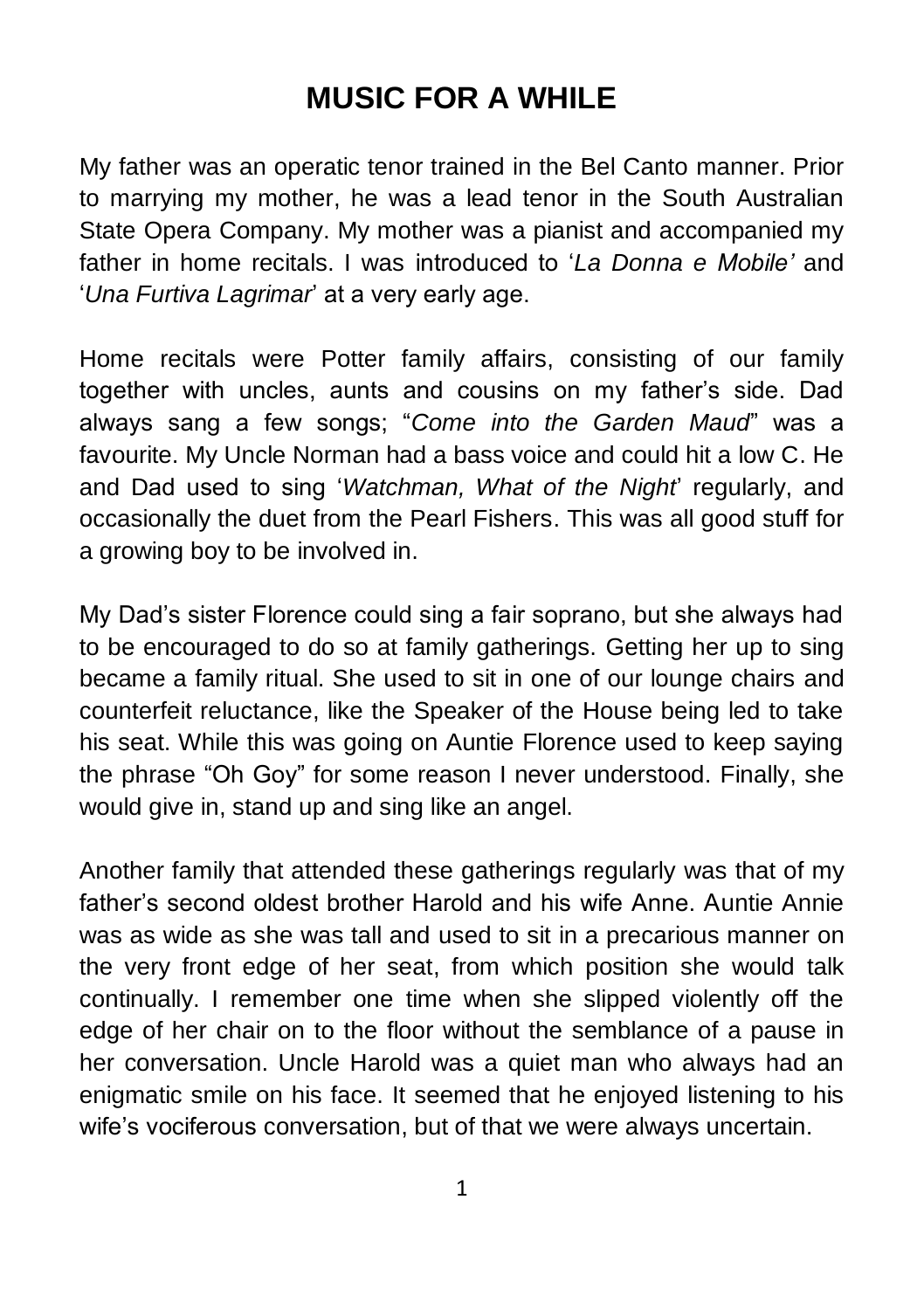Now, there was nothing snobbish about the Potter family's musical taste. My cousin Douglas could play the popular song repertoire by ear, so our recitals were also sing-songs. '*On Top of Old Smokey*' was popular, I seem to recall, along with such gems as "*Row, Row, Row Your Boat"* and *"Irene Goodnight"*

The memory of these occasions still brings to me a sense of foundations in my life, at both a community and music level. I recall that in Grade Five at school, my teacher Miss Mildy used to invite students to bring solo songs to the class. On three occasions I sang Italian Opera Arias that I had heard Dad sing. I had the music right, because I had developed a good memory for music, and the words of the first line were right; but thereafter I sang with great gusto using words that were entirely gibberish. All of this caused great interest on the part of the teaching staff. I remember Miss Mildy bringing the Grade Six teacher, Miss Hollingsworth, in to listen. I am not sure to this day whether they recognised that the words were nonsense. I was a bit of a show-off in those days, so I did not care much what they thought!

I should slip in here that In learned to play the fife during my stay in Miss Mildy's class. The fife is a steel flute, played horizontally. We had a drum and fife band at East Adelaide Primary School; by Grade six I had graduated to the front row of the band and was enjoying playing "*Colonel Bogey*" and "*Men of Harlech*" each day as the school marched into class. The band had a uniform which we used for special occasions. I recall playing in a mass band on the Adelaide Oval on the occasion of the visit of the Duke of Gloucester.

#### **Piano**

When I was nine years old my mother enrolled me to learn piano. My first teacher was a man. He had an outstanding reputation but, when teaching theory, he would sit and stand you alongside of him and rub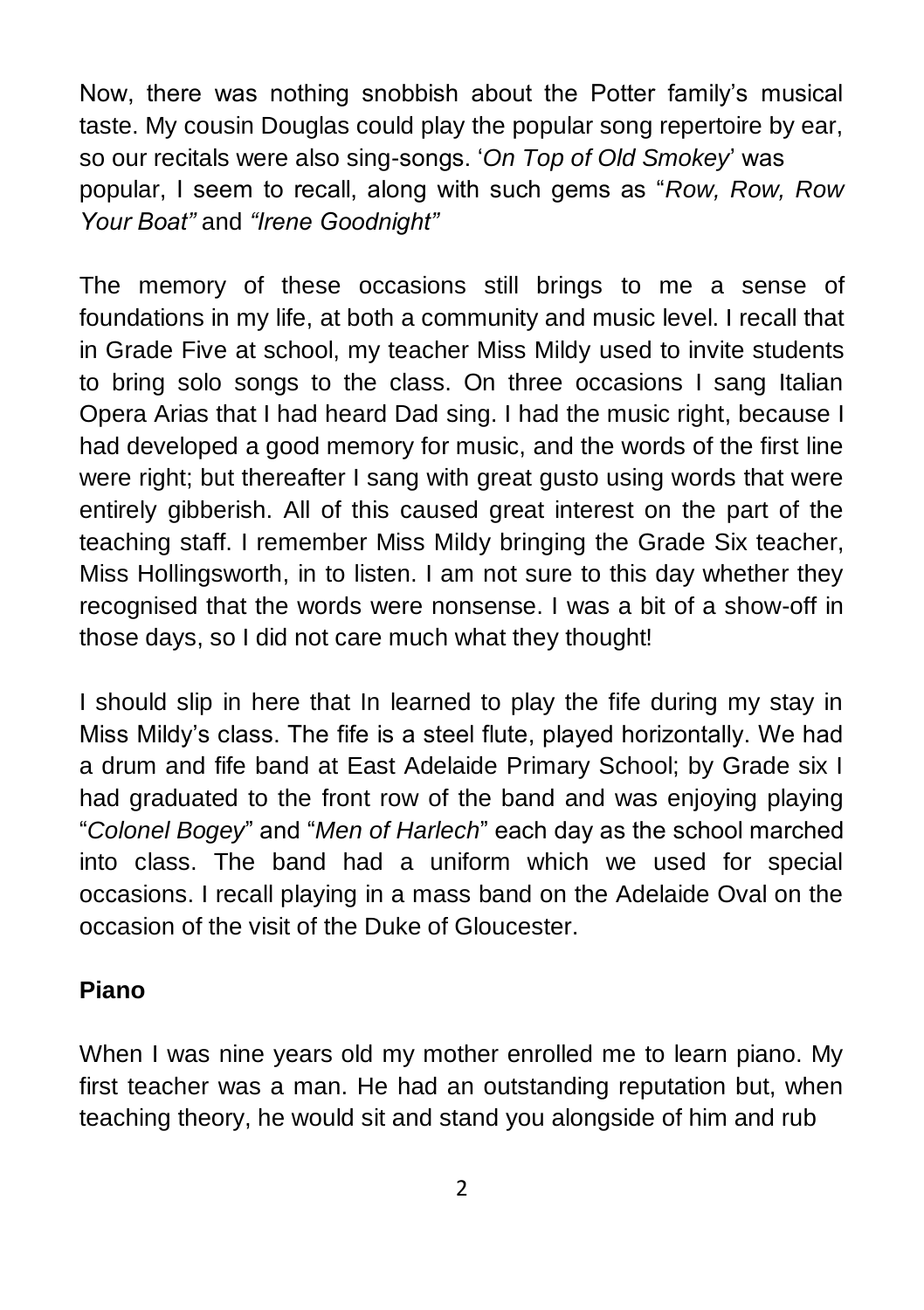his hand up and down the back of your leg. When I reported this to my mother I was quickly shifted to study with another teacher, Miss Alice Moncrieff.

The Moncrieff sisters, two of them, lived in a magnificent home on Payneham Road, St Peters. I am unsure what their father did before he died but he obviously had money, because the sisters not only had a gracious residence to live in but sufficient private funds to live well without having to participate in regular secular work. The sisters were ladies of manners, both in conversation and action. Music teaching for Alice was more like a hobby than an employment. She had about nine students, so her income from teaching was minimal.

Every year, the Misses Moncrieff held a student recital. The house would be magnificently prepared. I remember, in particular, numerous boxes of small Carnations called Pinks tastefully displayed around the recital room. And the baby grand piano was always polished to perfection. I can only remember two such recital occasions, the last two I attended. On the penultimate occasion my contribution was the first movement of Beethoven's Sonata No. 14, Opus 27, No.2, "*The Moonlight*". If I say so myself, I have a good touch, on the piano, so this sonata was made for me. The problem was that I was playing from



Not the Moncrieff's home but a similar Bluestone villa in Adelaide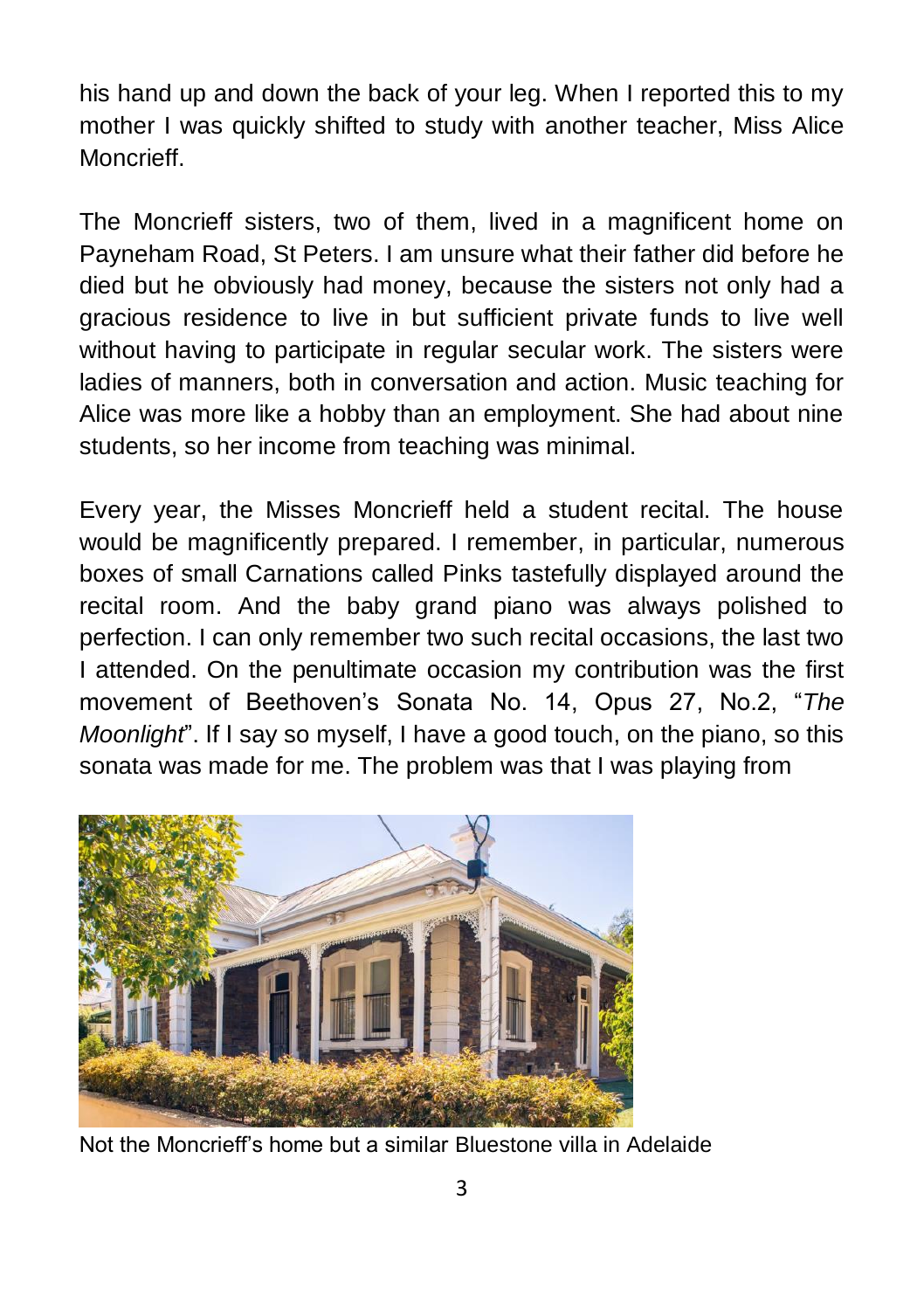memory and there was a place where there was a recapitulation; you were supposed to play just twice but somehow I got lost and played it three times before moving on to the concluding passage! Thankfully nobody noticed, or they were polite and did not mention it. Alice looked pleased at my effort and the other students were considerate in their congratulations at supper, as the Moncrieff manners demanded, so no harm was done.

My last performance at the Moncrieff's home was the Rondo from Beethoven's Sonata No. 8, opus 13, "*The Pathetique*". I found this great fun at the time. Recently I heard it played by Krystian Zimmerman and marvelled that I had played such a piece at age fifteen, because my fingers can no longer do it and I lost touch with the piano later in life. My problem as a young pianist was that I lost the use of an eye at age thirteen and this greatly reduced my ability to read a musical score. I had to memorise everything if I wished to play in public. I would play Beethoven but when asked to play the National Anthem I could not do so because I had not memorised it! So much for piano playing; it never led anywhere but at least I had some training in music theory and the repertoire that stood me in good stead in other musical activities in later times.

### **Choirs**

My family attended the Methodist Church in East Adelaide. I recall singing in Sunday School Anniversaries on a specially built platform that held the two hundred students. Our conductors were found in the congregation. They were always enthusiastic people, and the rehearsals which went on for some twelve weeks during Sunday school time I remember as being pleasant enough.

At age seventeen, I was invited to join the Church Choir. The church boasted a Pipe Organ, a resident organist and a choir of perhaps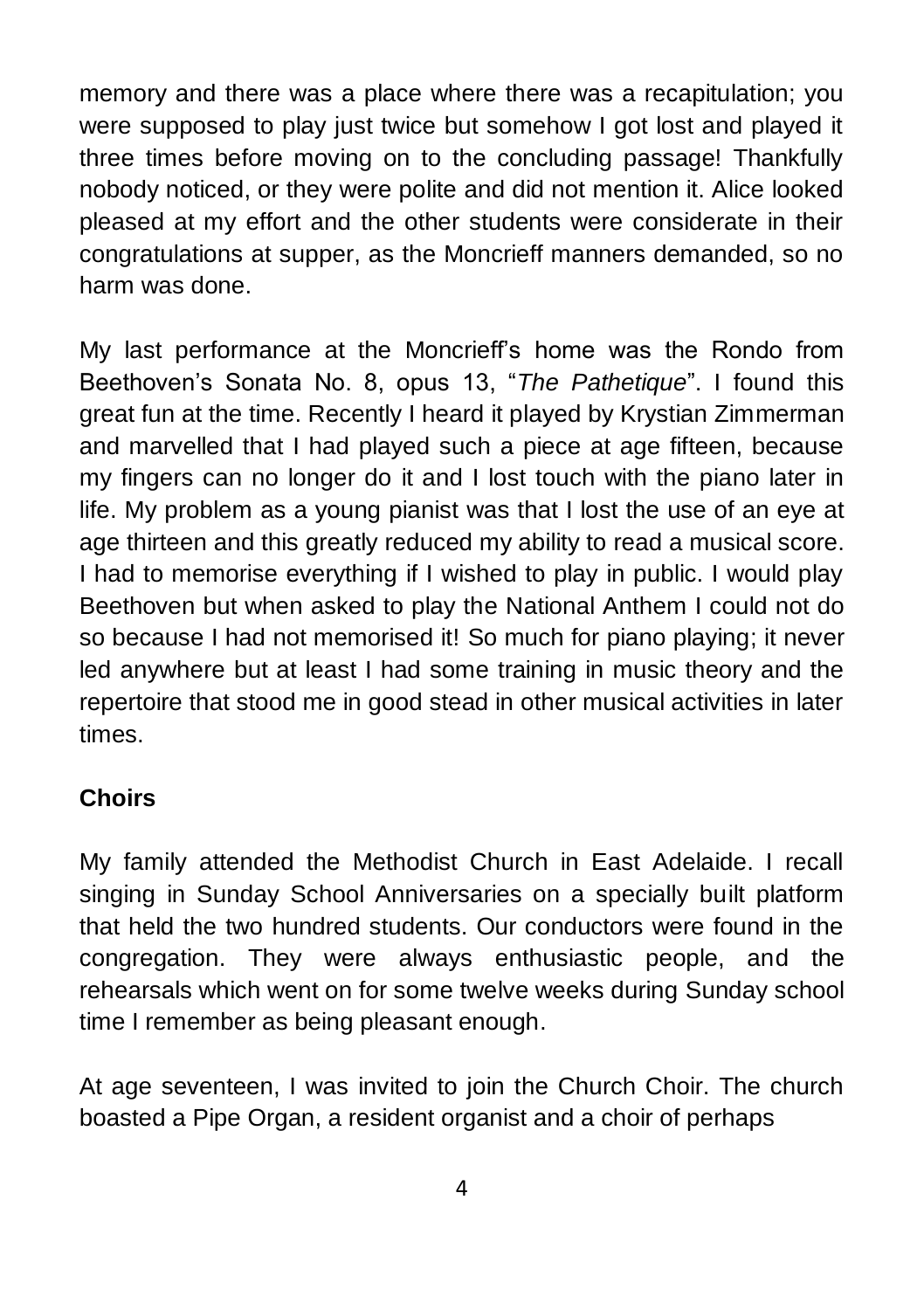

Spicer Memorial Methodist Church, Fourth Avenue, St Peters

twenty voices, some of whom, like my father, were no slouches at the art of singing. Mr Bailey was an old State Opera contributor, and Mavis Everett, the lead soprano had a professional career in classical singing. Then there was Vera Penhall, well trained but with a pronounced vibrato as was popular in her time of training. Later Gwenneth Annear joined the choir along with her brother David and their alto mother, who had a voice like Kathleen Ferrier. Gwenneth went on to England to perform at Glynborne and numerous other places in a long and successful singing career. My father-in-law, Les Solomon was the assistant organist and sang in the tenors. He could sight read any piece of music and earned my great admiration for that ability. There were lots of others I could mention, but I think the reader by now will have the impression that the Spicer Memorial Methodist Choir was not at all a bad place to learn the art of choir singing.

One practice night I was surprised when Jim Duff our organist asked me to sing a solo. It was a one liner: "The days of man are but as grass, as a flower in the field, so he perishes". Not exactly exciting stuff and the music was pretty ordinary too. I suppose the challenge was to make the pronouncement mysterious and profound, a challenge which I probably did not measure up to. My next solo part was to sing the bass part of the trio in Haydn's chorus, "*The Heavens are telling*". This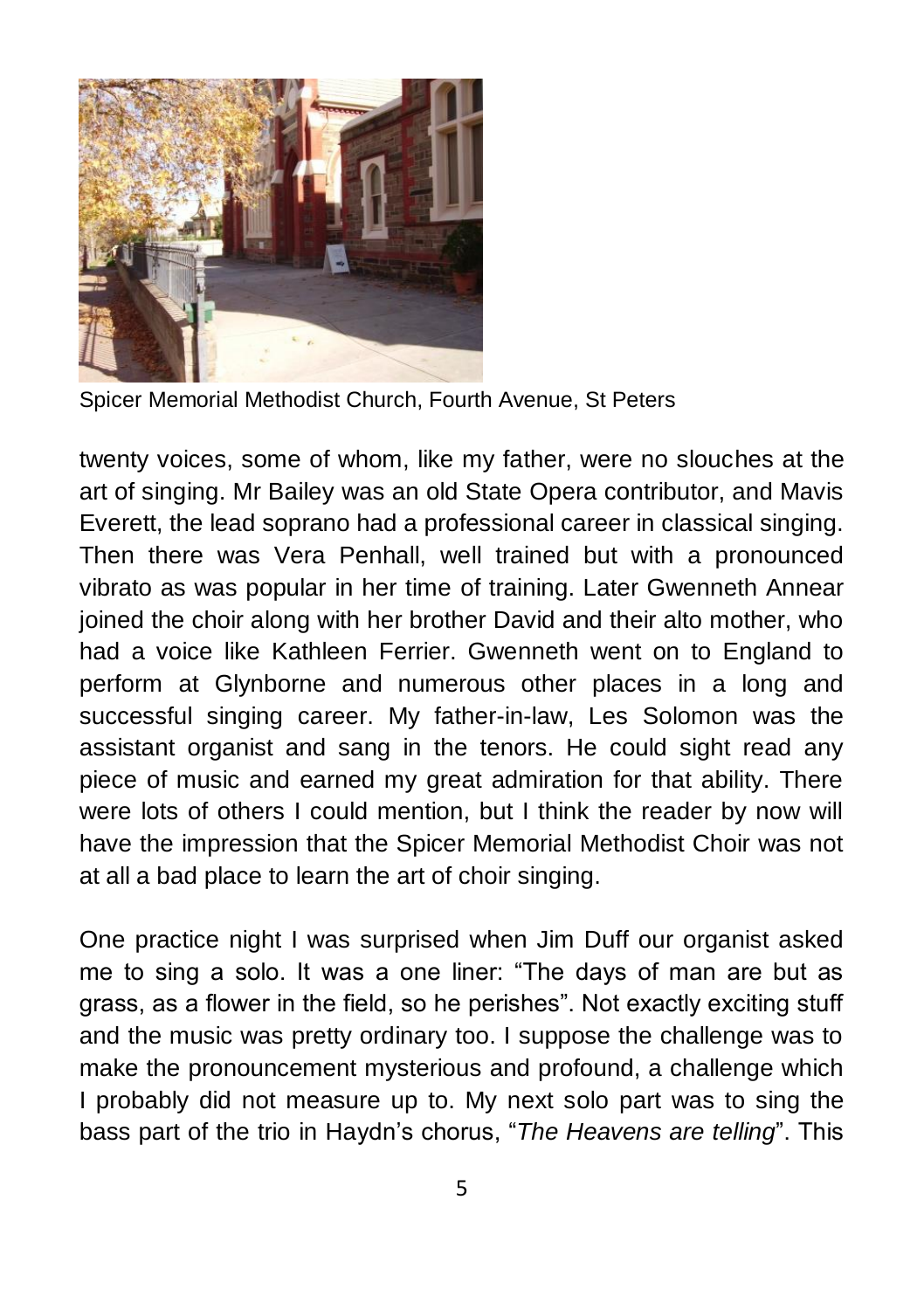was definitely more like it and it opened up for me a life-long appreciation of Haydn's great work "*The Creation*", which I had the pleasure of introducing to music audiences when I conducted it several times in several country towns in South Australia and recorded portions for an ABC broadcast in later years.

The Spicer choir sang on Sundays in both the morning and evening services. We used to gather in the choir vestry at the side of the church building, collect our music and march in at the appropriate time to sit in pews located at the front of the church on each side of the pulpit, looking towards the congregation. We would stay there until after the third hymn when we would march down to sit in the congregation to hear the sermon. We had a good repertoire of anthems, through Handel, Mozart and Cesar Franck to Caleb Simper. The latter composer was regarded by some as beneath their dignity, but I enjoyed his "*King of Kings*" and "*Break Forth into Joy*" tremendously. One of the great disappointments of my life was that on a work trip to the UK I spent a night in Barnstaple in Devon not realising that down the street was the Church where Simpler played the organ and composed anthems for 52 years!

### **The Repertoire**

From age eighteen to around about age twenty-eight, I spent a great deal of my time listening to recorded classical music. In those days it was all vinyl records and the search was always on to find equipment that would give you the best results. The elimination of back-ground noise was particularly important, and we were fortunate in those days that record players reached a very high level of performance.

Having a good speaker was especially important. My research led me to build a speaker box; it was about a metre high and about 600mm wide with an internal sound filter. It was designed for a very high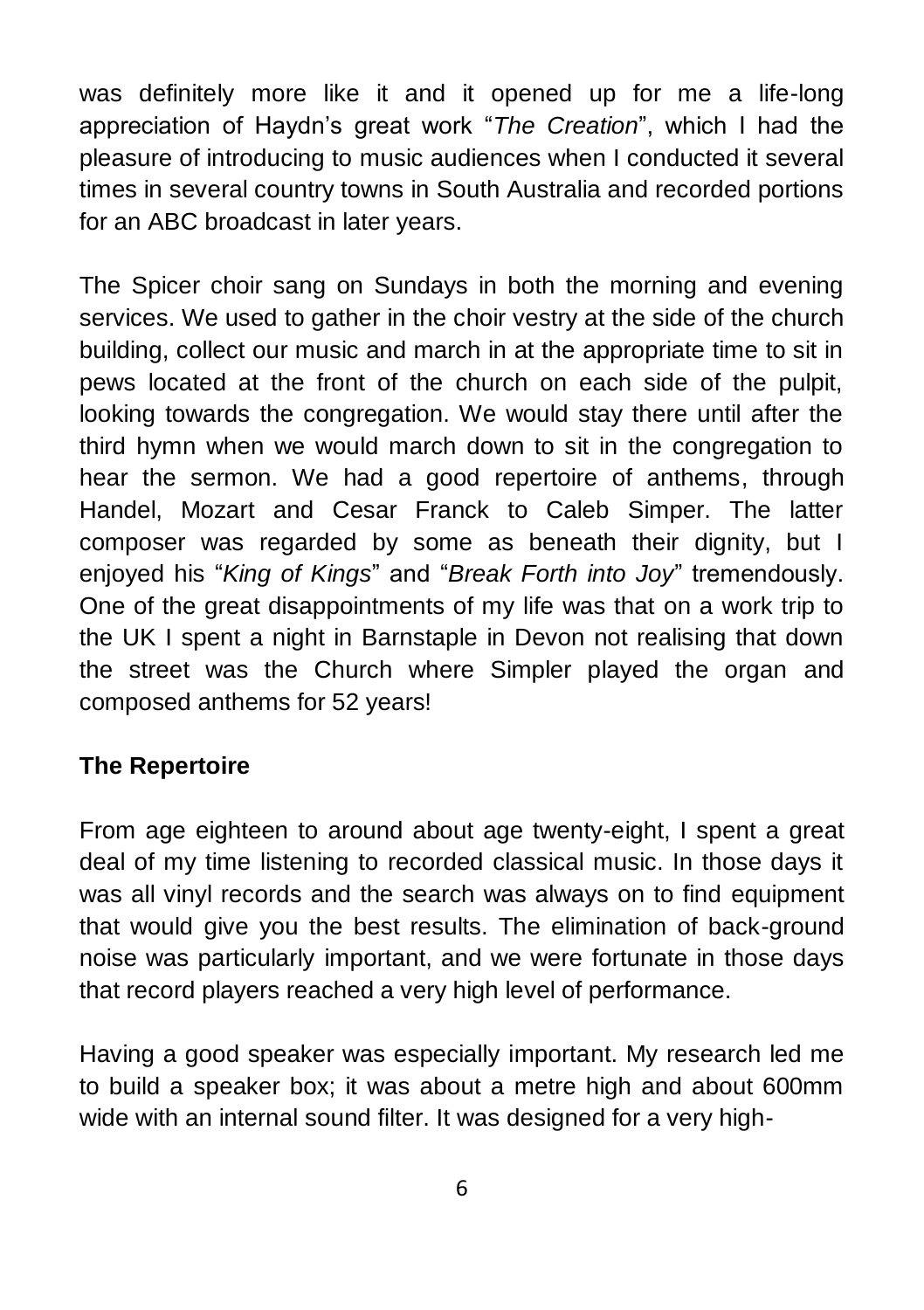performance speaker but my budget only ran to a cheaper version, Nevertheless, the low E in the opening bars of Wagner's *Das Rheingold* ran along the floor with a very satisfactory rumble!

In conjunction with the speaker box I built another cabinet to hold the record player, a mono tape recorder and a cupboard underneath for records. My wife Judy could never understand why it was necessary to have two boxes, just to play records but many pleasant hours were spent with fellow 'musos' listening to everything from Mozart's Jupiter Symphony and Schubert's *Winterreise* to a range of operas and oratorios. My taste in music changed over time. In the end my favourite compsers became Henry Purcell, William Byrd and Claudio Montiverdi. All of this was good preparation for things to come.

## **Conducting**

When I was 23 years old I married Judy and we moved to Jamestown. The Methodist Church had a choir, but it had fallen on sad days by the time we got there. There were just not enough singers. Herb Medlin had been holding the fort as conductor for a long time and now wished to pass the baton to someone younger. I was persuaded to have a go at it. We had an electrified American Organ, a passable organist, and an ensemble of two sopranos with reasonable voices, a tenor who had a voice like a rasp on a fruit tin and the respectable bass voice of Herb Medlin. Somehow we managed to contribute an anthem to the morning services. In the evening Herb and I would usually contribute a solo. Being choir master, I had the freedom to schedule myself to sing bass solos from the Messiah like "*Behold I tell you a Mystery*" on such occasions. The audience was unsophisticated, and my efforts were appreciated.

Jamestown had two town choirs. A male voice choir led by Mr Merritt, the pastor of the Baptist Church. I sang second bass in those days and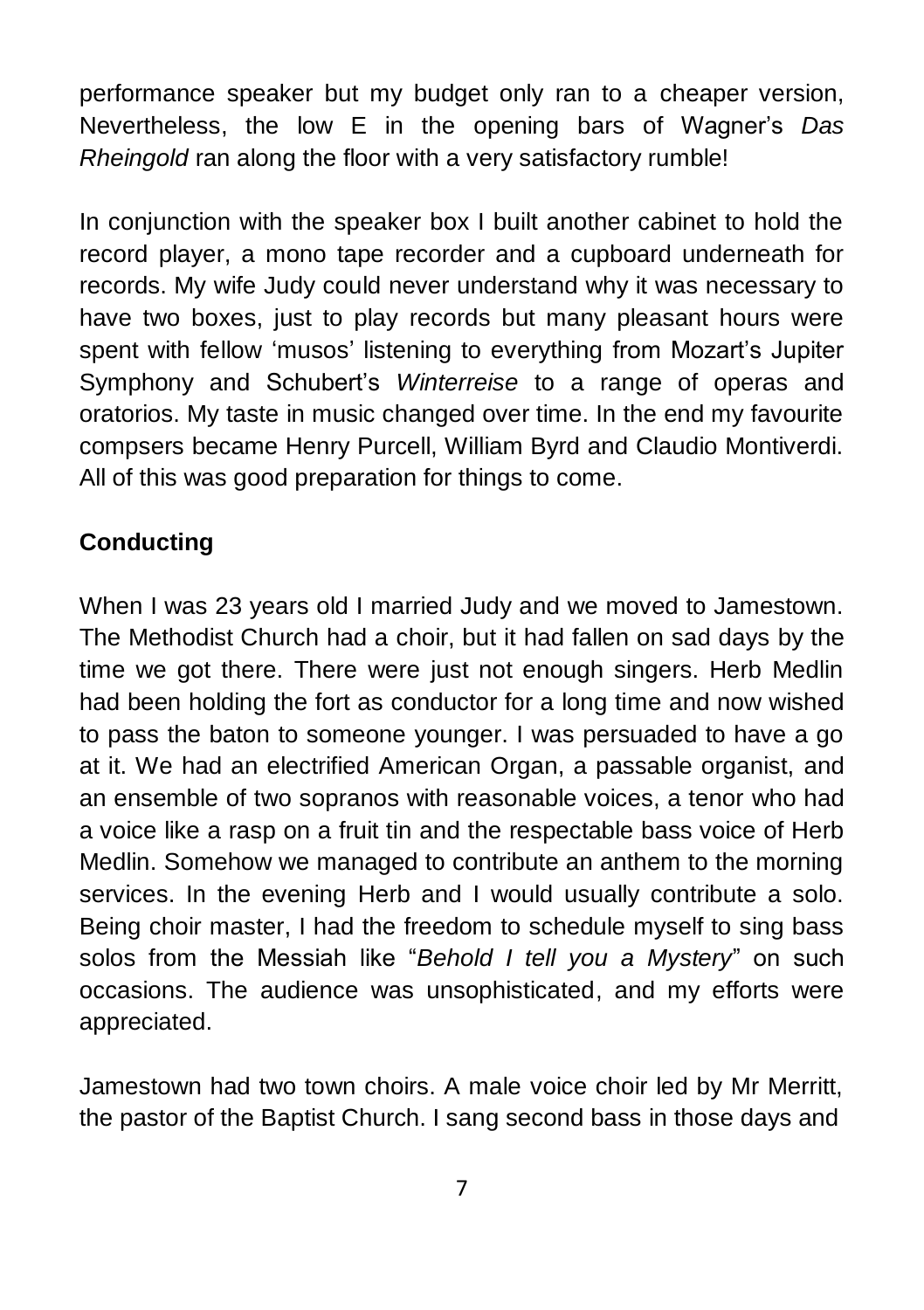greatly enjoyed such works as '*On the Bank Two Roses Fair*' and the stirring '*Comrades at Arms*'. Because of my efforts at the Methodist Church I graduated to be the Assistant Conductor of the Male Voice Choir at Jamestown. And I later held the same post for the Jamestown Choral Society conducted by a Mrs Pierce, whose husband was a farmer who made conductor's batons as a hobby. I used one of his batons for many years after leaving Jamestown. All of this was good grounding in practical choir conducting. Behind the scenes I found an outstanding singing mentor in Emlyn Gordon Hitchings, a Welsh preacher who had sung professionally for many years in the United Kingdom before coming to Australia. I sang quite a few solos at Jamestown social events in those days. I found a brilliant accompanist in Mrs Rosa Skurry, who was the wife of the Shoe Shop owner Joe Skurry, a first tenor whose main occupation seemed to be making harmless mischief. Country towns are great places to live and learn and Jamestown was certainly a place where I was blessed on the music front. My last musical performance in Jamestown was to surprise the members of the Camera Club with a piano performance of Handel's "*The Harmonious Blacksmith*" and Beethoven's "*Fur Elise*" at their annual Christmas meeting.

After four years in Jamestown our family moved to Loxton. When I arrived there, I found that a group of people had formed the Loxton Oratorio Choir to perform Handel's "*Messiah*" two years previous to our arrival. But the project had grounded to a halt because the Congregational Minister who had conducted the performance had been shifted elsewhere. I was told that the Anglican Minister had offered his services, but he beat time on the half beat and the choir found that they could only sing by ignoring him. The Choir had an excellent management group and a superb accompanist, all they needed was a conductor who knew his stuff. One member of the choir was an old school mate of mine from High School days. He decided I should be the conductor and his recommendation of me was received well by the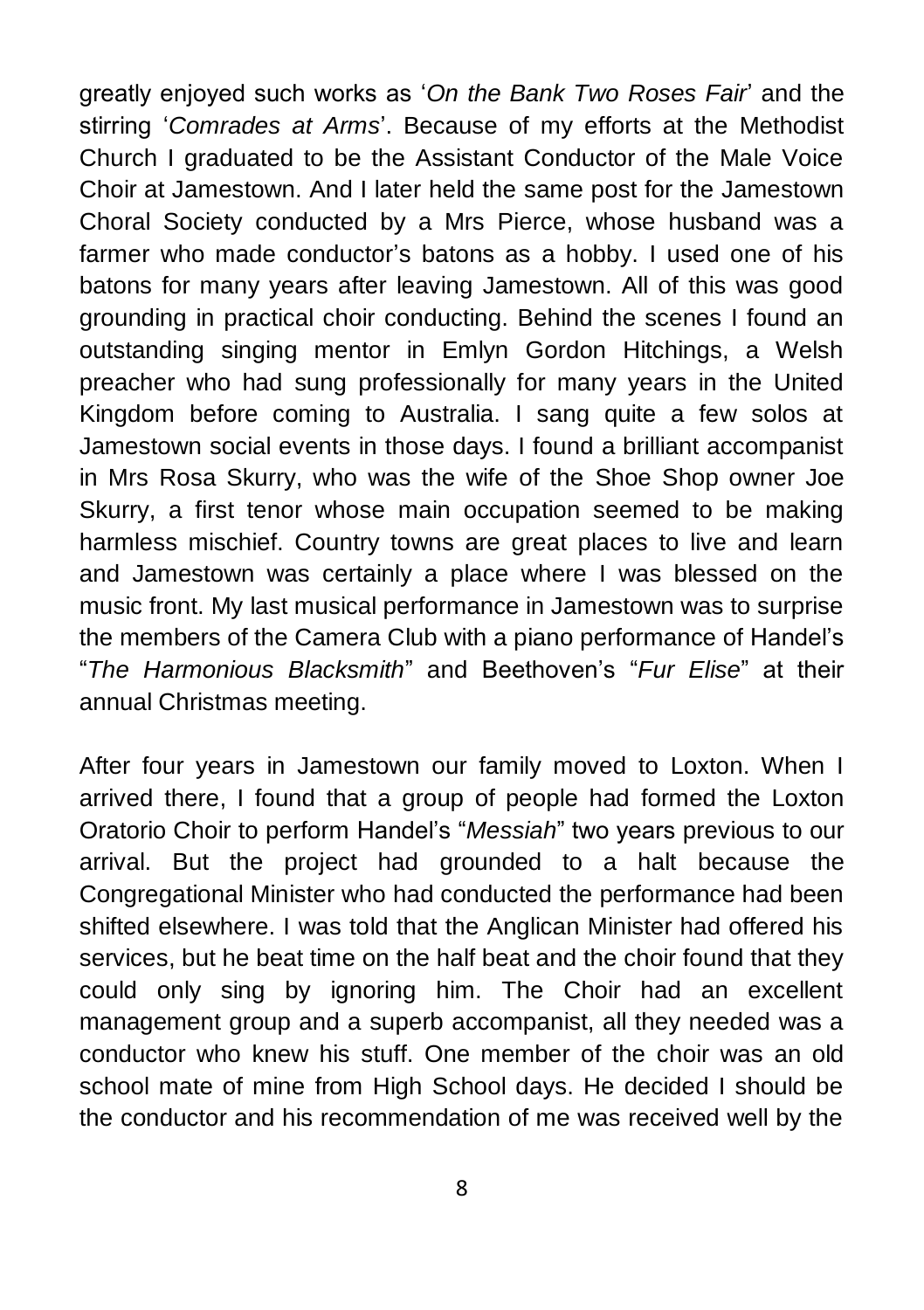committee. The Anglican Minister retired gracefully to write reports on our performances for the local newspaper.

The first performance for the revitalised choir was "*Messiah*". Loxton is a strong Lutheran town; many of our choristers were Lutherans and we were blessed when the local Lutheran Church was opened to us to perform, because it was an excellent place to perform and had a pipeorgan which we used on numerous occasions in later times. The *Messiah* went well apart from the pianist introducing an accelerando into every chorus. As the choir had ignored the Anglican Minister, the pianist was really leading the foray. The second year we did Maunder's "*Olivet to Calvary*" at Easter and Haydn's "*Creation*" at Christmas. I brought in a small orchestra for the latter performance.



St Peters Lutheran Church, Loxton

The third year we did the First Part of Mendelsohn's "*Elijah*" and Britten's "St Nicolas". The latter was a three-choir operation for which we brought in the Renmark Ladies Choir as the gallery choir, their conductor Don Belle as the tenor soloist and a choir from the local High School prepared by Elizabeth Angove, a graduate of the London School of Music and contemporary of Benjamin Britten in her student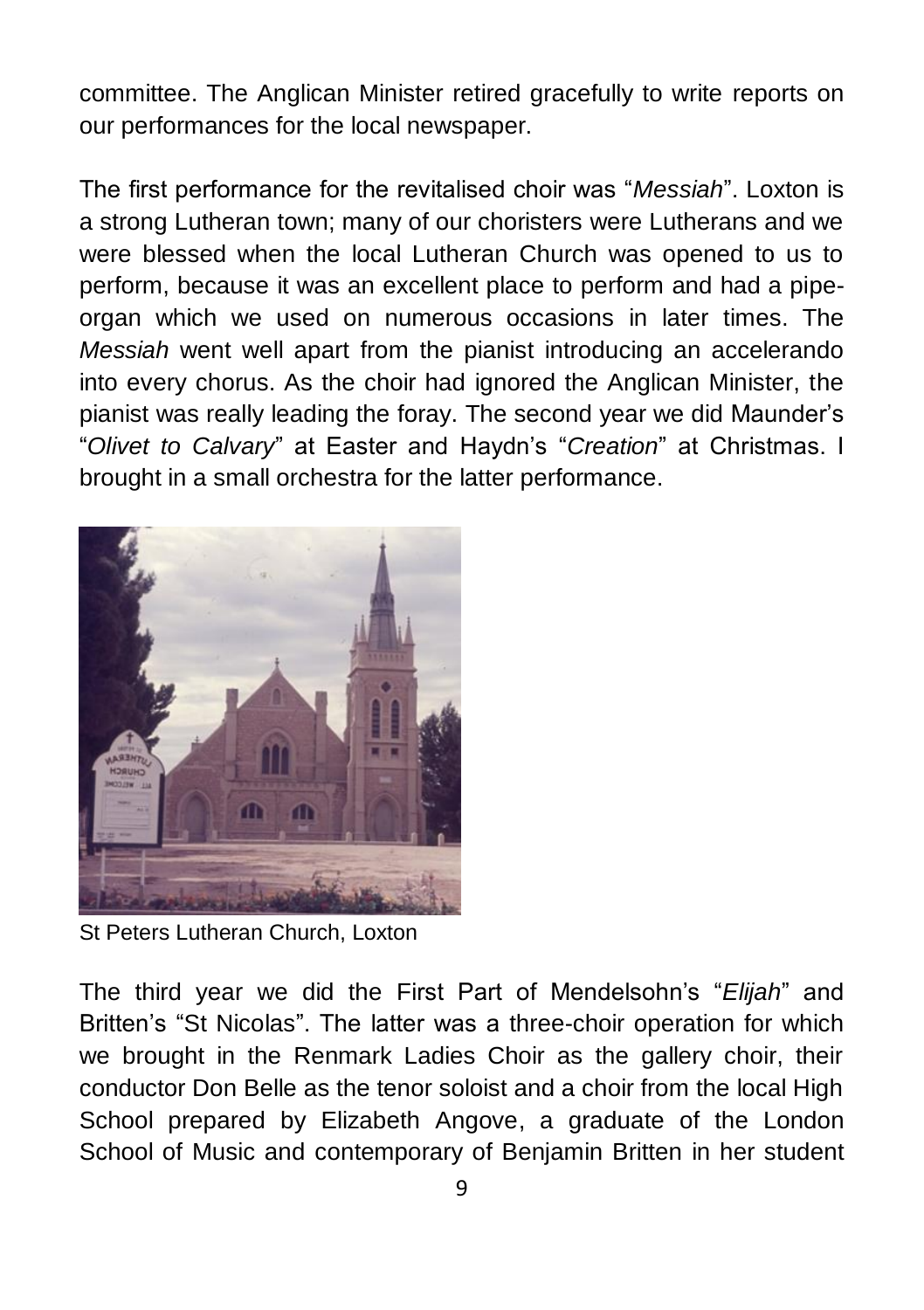days. A brilliant young organist named Norman Inglis had arrived to teach Mathematics at the high School and he presided at the pipe organ for the hymns in the Britten work. Once again, things went well.

The next year we began an annual series of Bach concerts in the St Peters Lutheran Church. Lutherans came hundreds of miles to hear the choir sing in German cantatas like "*Wachet Auf*" and the "*Easter Oratorio*". Visiting artists provided by the Australian Arts Council contributed Preludes and Fugues on the organ, instrumental works and song recitals.



The 1965 Performance of "St Nicholas", Main Choir, Children's Choir and Orchestra - Ladies Choir and Organist in Gallery



The 1966 Messiah at Loxton in St Peters Church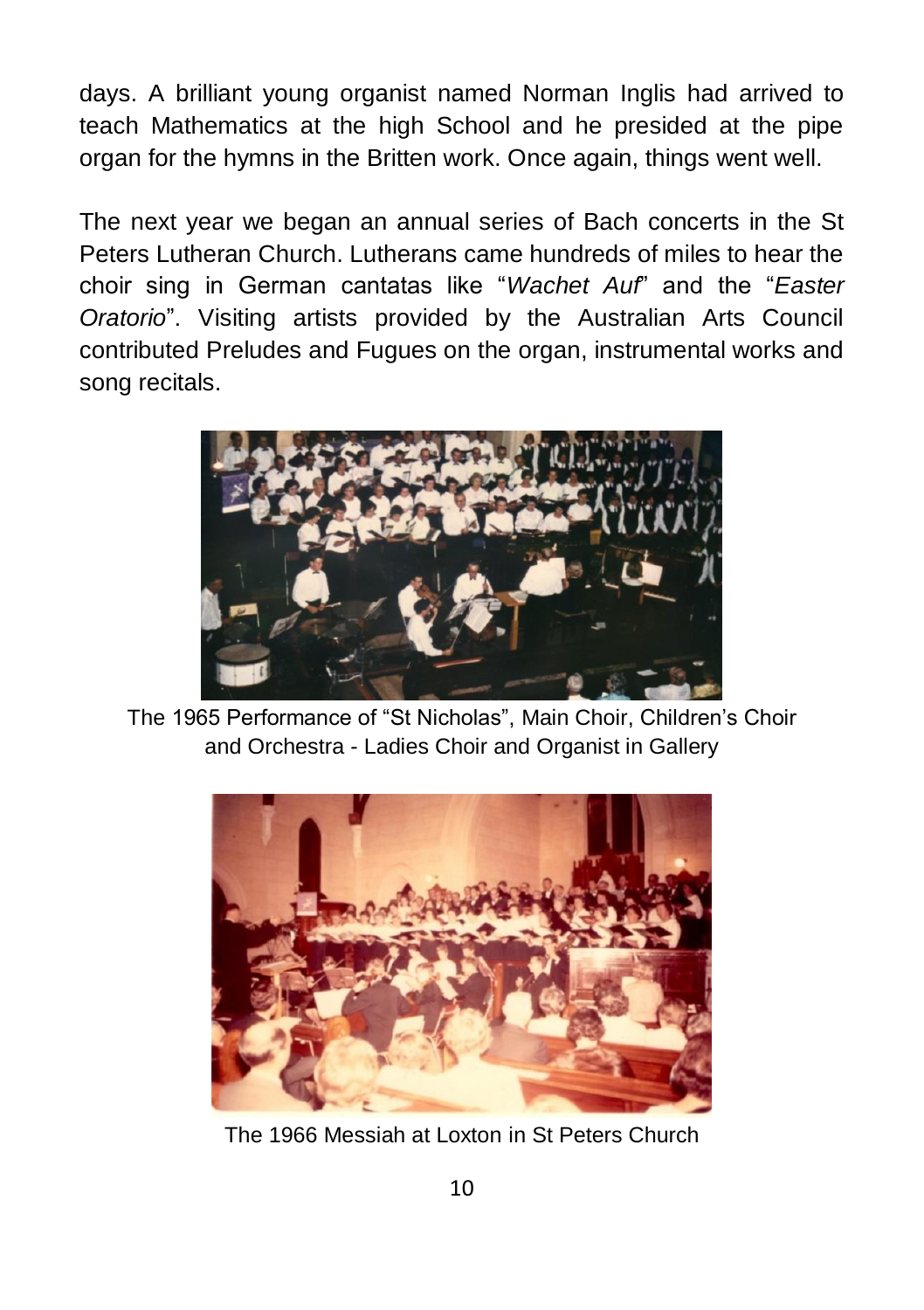In 1966 I was promoted to Adelaide. I returned to Loxton in December of that year to conduct the Messiah. The choir had swelled to eighty voices; the accompaniment was provided by a string orchestra with trumpeter led by a Supreme Court Judge, together with our regular pianist and organist on piano and organ. We had excellent soloists and it was a fitting climax to five years of rich music making.

When I moved to Adelaide, I was persuaded to take over conducting the Gawler Barossa Oratorio Choir. I had worked with their founding conductor Boyd Dawkins in the formation of the South Australian Country Choirs Association while at Loxton. He was a politician needing time to participate in an upcoming election, so he was keen for me to run the choir for a season. I conducted "*Elijah*" with this choir, Haydn's "*Stabat Mater*" and finished with a workmanlike "*Messiah*" accompanied by a string group and superb trumpet player from the Adelaide Symphony Orchestra.



Conducting the Combined Country Choir at Berri, 1965

I laid down my baton in December 1968. My career in public musicmaking came to an end. It was a great time of learning and contributing